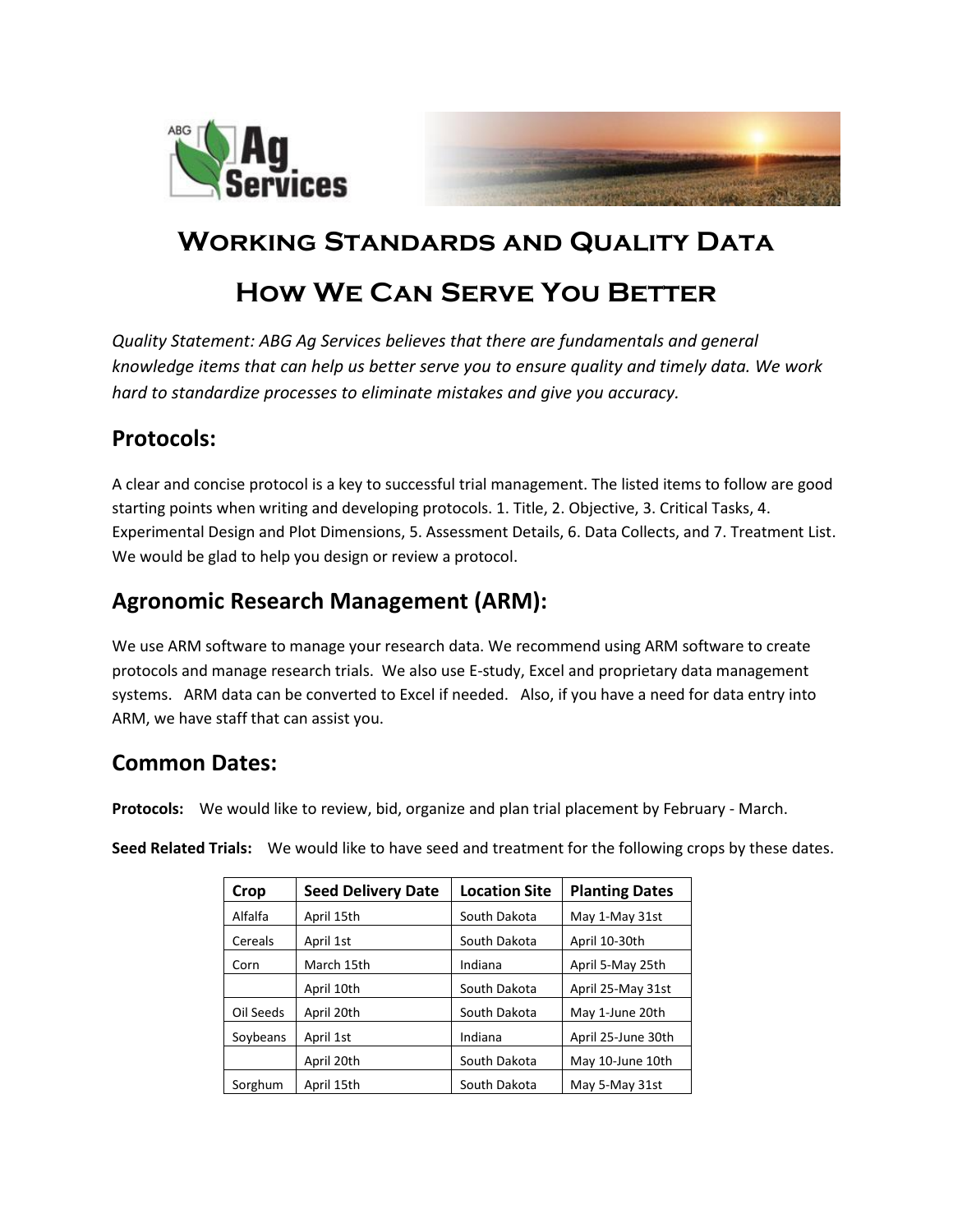**Efficacy Trials:** Please provide testing products for trials by March 31st. If you need assistance with determining amounts of test substance, we would be glad to help you. *If possible, avoid using glass containers for storing test substance.*

**Fertility Trials:** We would like to have testing products and fertilizers for trials by March 15th. Mixing, measuring, coating, and application takes time.

**General Planting and Harvesting:** The bulk of planting will happen in April through Early June. The bulk of harvesting will happen September through October. Cereals are harvested from mid-July through August. *If you would like subsamples of grain, we recommend sending sampling kits and have testing labs selected well in advance of harvest.*

### **Additional Information:**

PLOT SIZE: For yield trials, we encourage customers to utilize a standard plot size of 10 feet by 40 feet. We understand that crop, test substance amounts and sampling may require a different size plot and we will do our best to accommodate that need.

**REP SIZE:** Standard REP numbers can help ABG place trials to utilize land and minimize soil variability. We encourage customers to utilize the rep size that will ensure good statistical results. Rarely should less than 3 reps be used, and we recommend 4 or more.

| Crop      | Maturity/ Group / Height             | <b>Location Site</b> |
|-----------|--------------------------------------|----------------------|
| Alfalfa   | 2-4 Fall Dormancy                    | South Dakota         |
| Cereals   | early-medium, short to medium height | South Dakota         |
| Corn      | 105-115 day (108 day optimum)        | Indiana              |
|           | 88-101 day (95 day optimum)          | South Dakota         |
| Oil Seeds | early-medium (less than 110 days)    | South Dakota         |
| Soybeans  | 2.8-3.4 group (3.2 optimum)          | Indiana              |
|           | $0.5 - 2.0$ group $(1.1$ optimum)    | South Dakota         |
| Sorghum   | 70-90 day                            | South Dakota         |
|           |                                      |                      |

**CROP MATURITIES:** *The following list is the general range in maturity for crops.*

### **SEED Trial quantities:**

Corn: 34,500 S/A (10x40 plot with 10% overage) 350 seeds per plot.

Soybeans: 140,000 S/A (10x40 plot with 10% overage) 1414 seeds per plot.

Wheat: 1,400,000 S/A (5x40 plot with 10% overage) 7070 seeds per plot.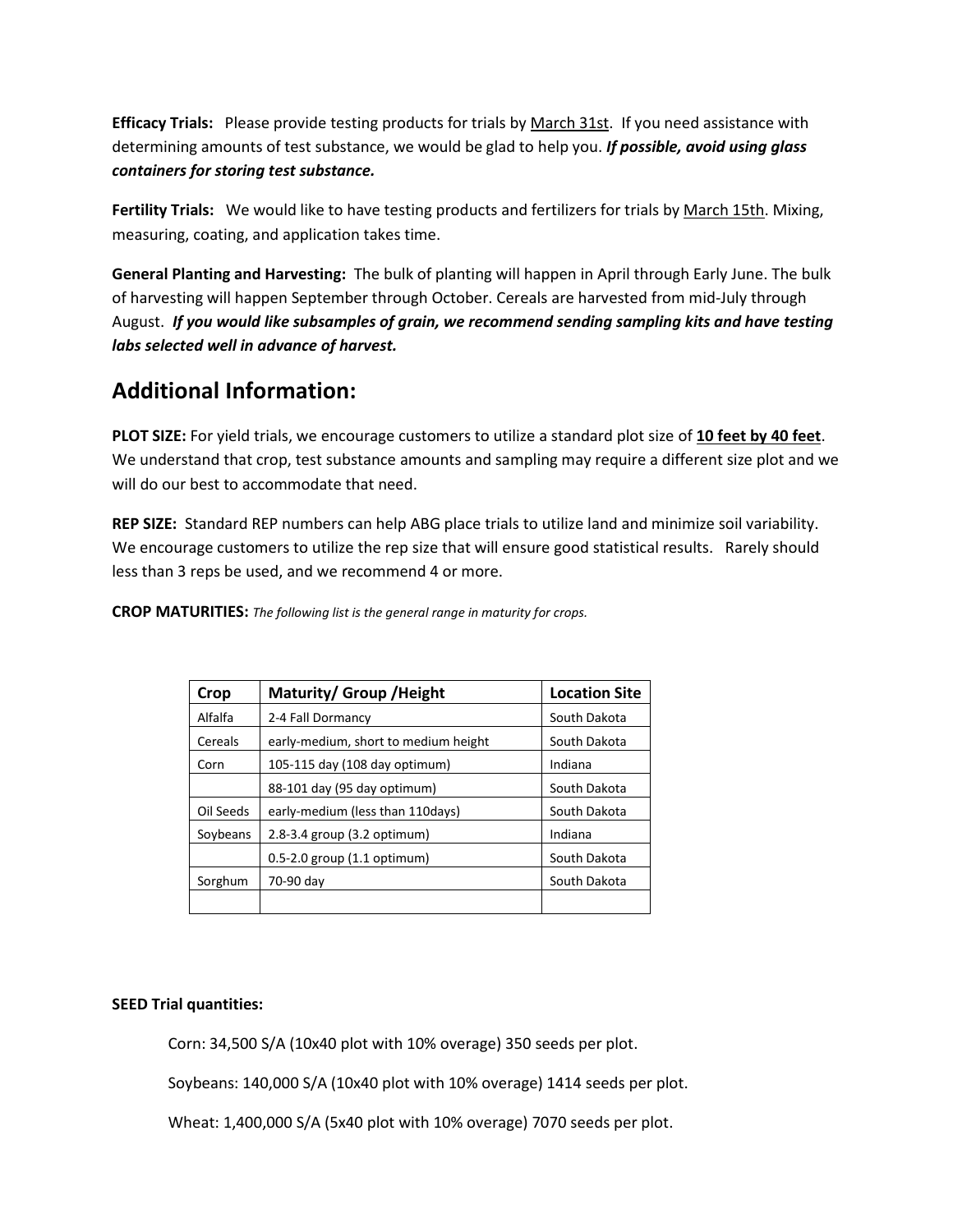**GROWING DEGREE UNITS:** Our Indiana site receives on average 3100-3300 GDU's. Our South Dakota site receives on average 2100-2350 GDU's.

**PRECIPITATION:** Annual rainfall in Indiana is around 40-45 inches for the growing season. Our annual rainfall for South Dakota is around 15-25 inches for growing season.

**COMMON PESTS:** *We can inoculate for several of these pests at both locations. We need at least 6 weeks lead time to order and have proper permits in place.*

#### Indiana Pests

| <b>Insect</b>         | Weed                 | <b>Disease</b>            |
|-----------------------|----------------------|---------------------------|
| <b>Cut Worms</b>      | Common Waterhemp     | Cercospora Leaf Blight    |
| Ear Worms             | <b>Giant Foxtail</b> | <b>Common Rust</b>        |
| <b>Stalk Bore</b>     | <b>Giant Ragweed</b> | Fusarium (Scab)           |
| Western Corn Rootworm | Lambsquarter         | Gray Leaf Spot            |
|                       | <b>Morning Glory</b> | Northern Corn Leaf Blight |
|                       | Velvetleaf           | Septoria Brown Spot       |

#### South Dakota Pests

| <b>Insect</b>               | Weed                   | <b>Disease</b>            |
|-----------------------------|------------------------|---------------------------|
| Corn Aphid                  | Canada Thistle         | <b>Bacterial Blight</b>   |
| Cut Worms                   | Common Waterhemp       | <b>Brown Stem Rot</b>     |
| European Corn Bore          | Lambsquarter           | Cercospora Leaf Blight    |
| Grasshoppers                | Kochia                 | <b>Common Rust</b>        |
| Northern Corn Rootworm      | Marestail              | Frogeye Leaf Spot         |
| Pea and Cherry Aphids       | <b>Pigweed Species</b> | Fusarium (Scab)           |
| Soybean Aphids              | <b>Yellow Foxtail</b>  | Northern Corn Leaf Blight |
| <b>Thistle Caterpillars</b> | Wild Buckwheat         | Septoria Brown Spot       |
| Western Corn Rootworm       | <b>Wooly Cupgrass</b>  | <b>White Mold</b>         |
| Wheat Stem Saw Fly          |                        |                           |



 **Bacterial Blight, WCR Insect Trap Crop WaterHemp/Foxtail**